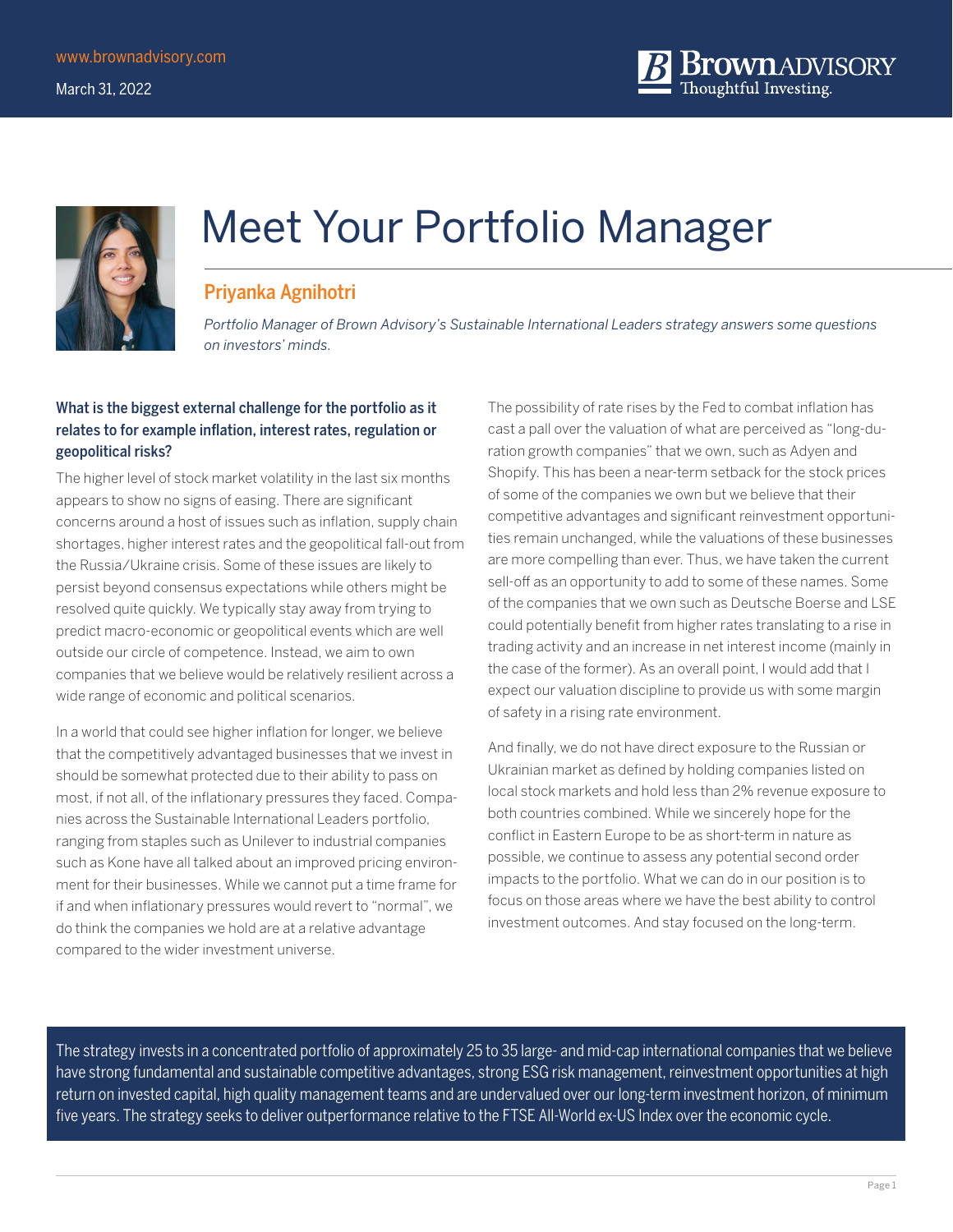#### Have you made any changes to the portfolio over this quarter?

The first quarter of the year was one of heightened market volatility driven by concerns around higher inflation, supply chain challenges and geopolitical tensions between Russia and Ukraine. The current environment has given us the opportunity to invest in a number of high-quality businesses that we have followed for several years and were part of our "ready to buy" list. We have made two new additions at attractive, double-digit IRRs this year.

We spend the bulk of our time on fundamental, bottom-up research but, in light of the current Russia/Ukraine crisis and with one eye always focused on downside risk, have spent some time recently thinking about geopolitical risks (as much as possible from a bottom-up stock picker perspective) across the portfolio. We have made an adjustment to our exposure in the Taiwanese semiconductor company TSMC. While we think that the investment case for the company remains compelling, we see limitations to our ability to fully calibrate the current risk of an increased threat of military action by China in Taiwan and the consequences for TSMC, a concern that is triggered by the unrest in Eastern Europe. We have therefore reduced the position size while at the same time purchasing one of TSMC's suppliers,

*" The current environment has given us the opportunity to invest in a number of high-quality businesses that we have followed for several years and were part of our "ready to buy" list. We have made two new additions at attractive, double-digit IRRs this year."*

ASML. ASML is a high-quality, Dutch semiconductor that we were hoping to own at the right price for a long time. They are the sole provider of the most innovative lithography technology, extreme ultraviolet lithography (EUV), the number one player in the lithography market and have strong pricing power as well as high return on invested capital. This offers some diversification in our semiconductor exposure without reducing our overall exposure to the sector. The other companies that we added since inception are NXP Semiconductors, Compass Group and Shopify.

For institutional investors and professional clients only.

The views expressed are those of the author and Brown Advisory as of the date referenced and are subject to change at any time based on market or other conditions. These views are not intended to be and should not be relied upon as investment advice and are not intended to be a forecast of future events or a guarantee of future results.

Past performance may not be a reliable guide to future performance and investors may not get back the amount invested. All investments involve risk. The value of the investment and the income from it will vary. There is no guarantee that the initial investment will be returned.

The information provided in this material is not intended to be and should not be considered to be a recommendation or suggestion to engage in or refrain from a particular course of action or to make or hold a particular investment or pursue a particular investment strategy, including whether or not to buy, sell, or hold any of the securities or funds mentioned. It should not be assumed that investments in such securities or funds have been or will be profitable. The strategy has not entered into a formal agreement to invest in any company and there remains a possibility that certain investments will not be approved by Brown Advisory or that the strategy chooses not to invest for any number of reasons.

ESG considerations that are material will vary by investment style, sector/industry, market trends and client objectives. The strategy seeks to identify companies that it believes may have desirable ESG outcomes, but investors may differ in their views of what constitutes positive or negative ESG outcomes. As a result, the strategy may invest in companies that do not reflect the beliefs and values of any particular investor. The strategy may also invest in companies that would otherwise be screened out of other ESG-oriented funds. Security selection will be impacted by the combined focus on ESG assessments and forecasts of return and risk. The strategy intends to invest in companies with measurable ESG outcomes, as determined by Brown Advisory, and may seek to screen out particular companies and industries. Brown Advisory relies on third parties to provide data and screening tools. There is no assurance that this information will be accurate or complete or that it will properly exclude all applicable securities. Investments selected using these tools may perform differently than as forecasted due to the factors incorporated into the screening process, changes from historical trends, and issues in the construction and implementation of the screens (including, but not limited to, software issues and other technological issues). There is no guarantee that Brown Advisory's use of these tools will result in effective investment decisions.

Past performance is not indicative of future performance and there is a risk that some or all of the capital invested may be lost. The information contained herein is based on materials and sources that we believe to be reliable. We make no representation, either express or implied, in relation to the accuracy, completeness or reliability of that information. The views expressed are those of the author and Brown Advisory as of the date referenced and are subject to change at any time based on market or other conditions.

#### Terms and Definitions

ROIC is a measure of determining a company's financial performance. It is calculated as NOPAT/IC; where NOPAT (net operating profit after tax) is (EBIT + Operating Leases Due 1-Yr)\*(1-Cash Tax Rate) and IC (invested capital) is Total Debt + Total Equity + Total Unfunded Pension + (Operating Leases Due 1-Yr \* 8) – Excess Cash. ROIC calculations presented use LFY (last fiscal year) and exclude financial services.

Internal Rate or Return (IRR) is is a metric used in financial analysis to estimate the profitability of potential investments. Mathematically, IRR is the discount rate that makes the net present value (NPV) of all cash flows equal to zero in a discounted cash flow analysis.

www.brownadvisory.com